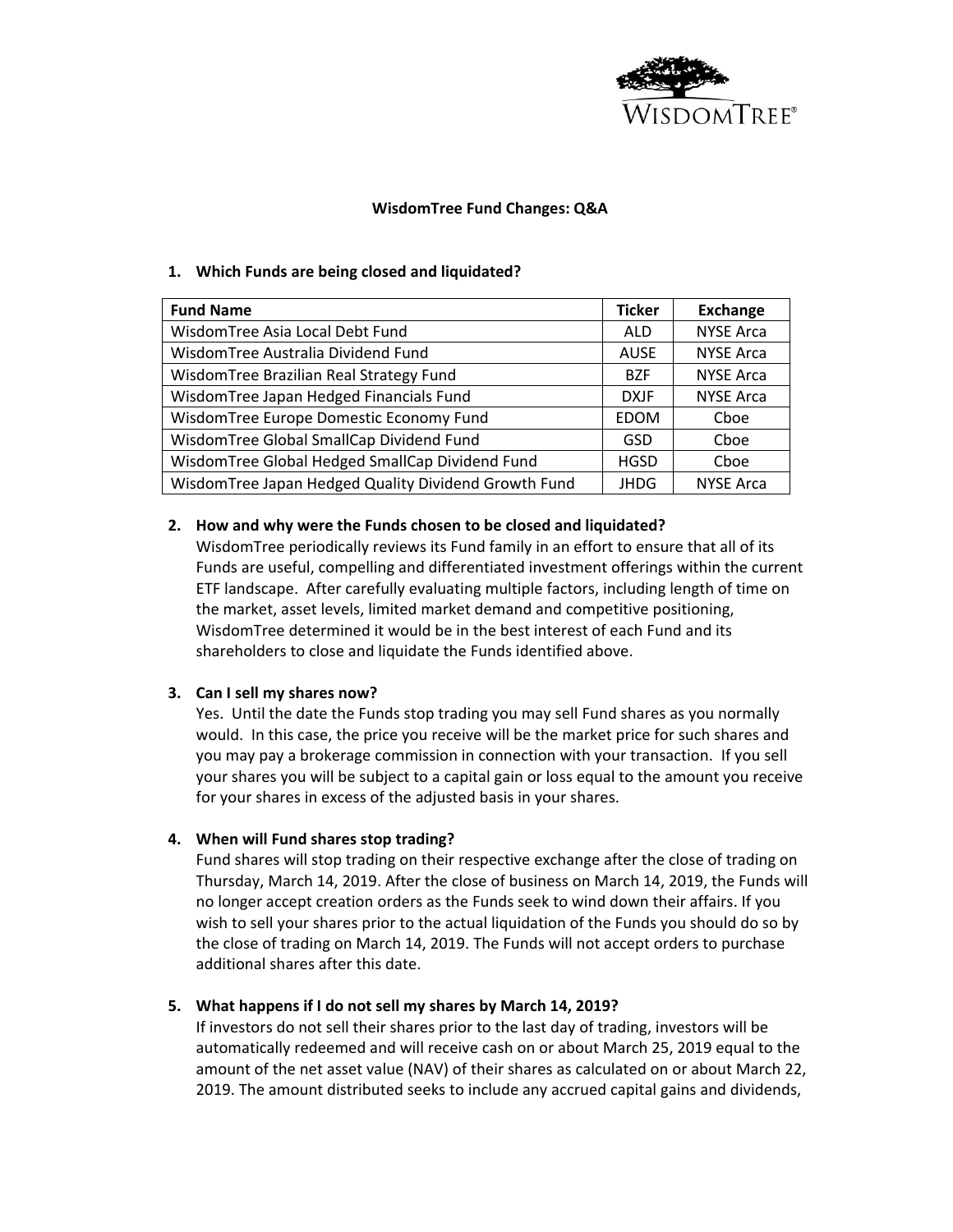and proceeds will automatically be deposited into the account where shares were held. However, a Fund may or may not, depending upon each Fund's circumstances, pay one or more dividends or other distributions in addition to the liquidation payment. You generally will be subject to a capital gain or loss equal to the amount you receive for your shares in excess of the adjusted basis in your shares. The Funds will not charge shareholders any brokerage or transaction fees in connection with the automatic redemption.

#### **6. How is the cash deposited to my account?**

Shareholders will receive their payment in the form of a liquidating distribution that is electronically credited to their brokerage or other applicable financial intermediary account on the payment date.

- **7. Can I exchange my shares for shares of another Fund to maintain similar exposure?** For those investors who would like to maintain similar exposure to a Fund that is closing, please call 1-866-909-9473 as WisdomTree has a number of potential alternatives.
- **8. Will the Funds incur significant costs as a result of the closure and liquidation?** While each Fund's NAV will reflect costs incurred in connection with the unwinding of its portfolio investments and the winding down of its operations, these costs are not expected to be significant.
- **9. Will shareholders and/or advisors need to complete any paperwork in response to the fund closures?**

No action is required by you or your financial advisor if you wish to have your shares redeemed automatically and receive cash on or about March 25, 2019**.** If you wish to sell your shares prior to the liquidation, you should follow the procedures you currently use to sell Fund shares and place your trade prior to the close of trading on March 14, 2019.

**10. Will each Fund continue to pursue its investment objective up until their liquidation?** Each Fund anticipates pursuing its objective until approximately March 14, 2019. When each Fund commences liquidation of its portfolio, which is anticipated to commence on or about March 15, 2019, but may occur before March 15, 2019, and at different times for each Fund, the liquidation process will result in each Fund increasing its cash holdings and deviating from its stated investment objectives and strategies. If this does not meet your investment needs, you may wish to sell your Fund shares.

### **11. Are all eight Funds on the same closing schedule?**

Yes. All eight Funds are currently anticipated to follow the closing schedule outlined above.

**12. Is the sale or redemption associated with a Fund closing treated any differently for tax purposes?**

For income tax purposes, the sale or redemption of shares generally is treated in the same manner. Shareholders generally will be subject to a capital gain or loss equal to the amount received upon sale or redemption in excess of their adjusted basis in Fund